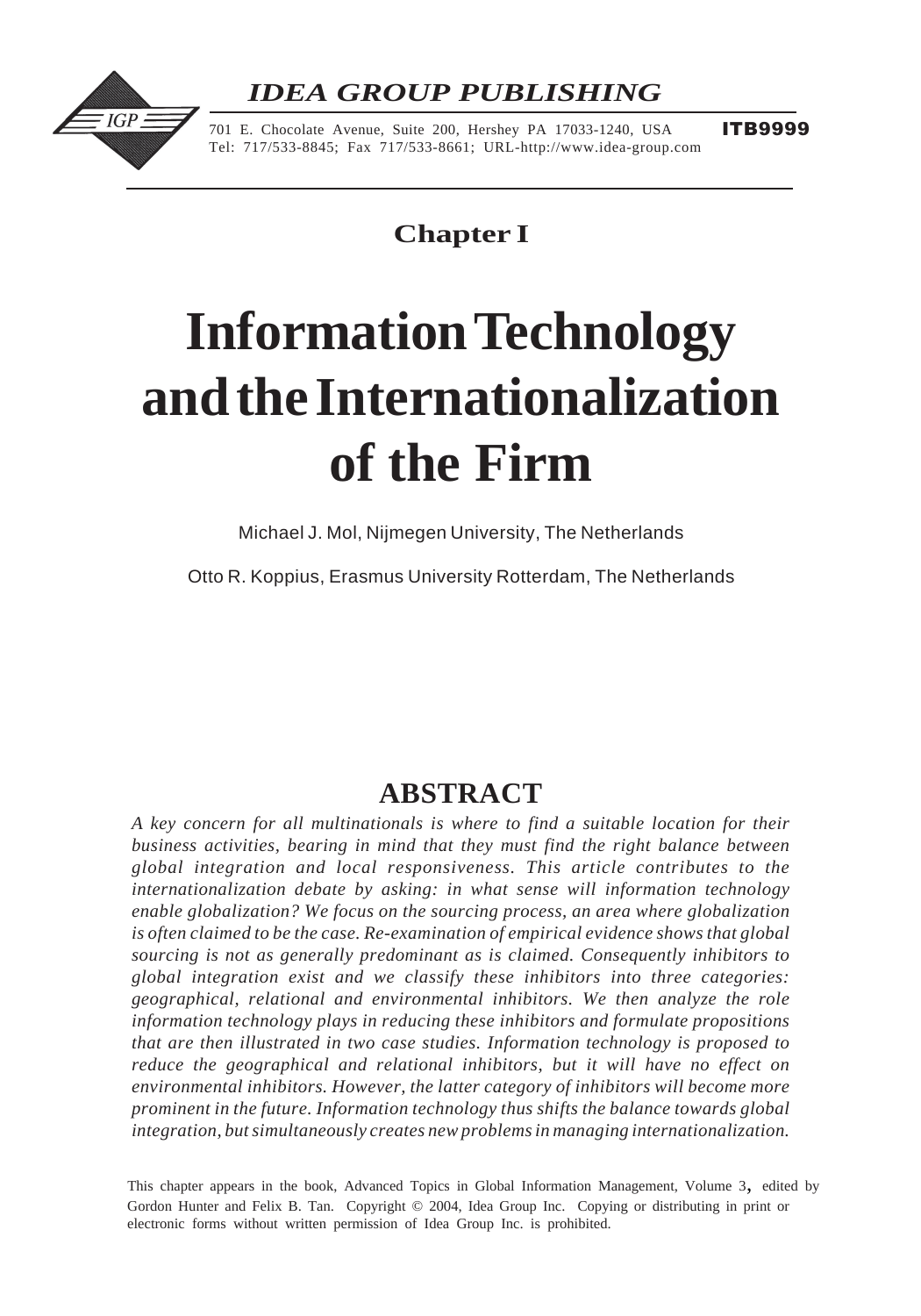## **INTRODUCTION**

New information technology is widely seen as one of the key triggers governing the globalization of firms. The growth of the Internet has spurred global start-ups and the ability to act as if the world were borderless, so it is claimed. However, in reality most firms still operate in local environments with local partners (Rangan, 2000). While we do not question that IT potentially, and actually, influences the process of internationalization of the firm, we aim to refine this thesis beyond the simple notion that IT stimulates internationalization. We therefore focus on the underlying mechanisms that influence internationalization and analyze IT's role in those. Global sourcing strategy has been chosen as the testing ground.

It has been suggested that firms ought to search globally for the best possible source available (Quinn & Hilmer, 1994), yet not all sourcing is global. One reason may be that the overall business strategy is only compatible with a local sourcing strategy. Another reason may be that even though a global sourcing strategy is compatible with the overall business strategy, such a sourcing strategy is not feasible due to the presence of inhibitors to globalization. Thus it is important to note that a sourcing strategy does not exist in a vacuum, but rather is shaped in part by the overall business strategy. The overall business strategy, such as cost leadership or product differentiation, puts boundaries on the set of feasible sourcing strategies. The business strategy, however, is a higher level of analysis than the one we pursue in this article. Our level of analysis is the sourcing strategy level and in particular the international aspects. The key question addressed in this article is how information technology helps to overcome these inhibitors to global sourcing.

This chapter starts by highlighting two different views on internationalization, one focusing on global integration and one focusing on local responsiveness. These two views are reflected in the literature on international sourcing as well. Some authors speak of global sourcing as a desirable strategy (e.g., Kotabe, 1992) while others stress the advantages of local networks (Nishiguchi, 1994). In the next paragraph, we review the empirical evidence from the literature and find that it reflects these two views, i.e., there is a balance between pressures to focus on global integration and pressures to enhance local responsiveness. We identify three categories of factors that determine this balance: geographical, relational and environmental factors. We then go on to analyze the role that information technology plays in changing these factors and illustrate our propositions with two firm examples. Finally, the conclusions will expand upon some of the managerial demands imposed by increased globalization.

# **LOCATION PARADOX**

Two perspectives can be distinguished throughout the literature on internationalization of the firm, which disagree about the importance of location. One perspective posits the convergence of business models and the global integration of firms around the world, which, following Prahalad and Doz (1987), we will refer to as *the global integration view*. The other perspective is far more skeptical about the extent to which firms are heading towards one business model and denies that the global integration of